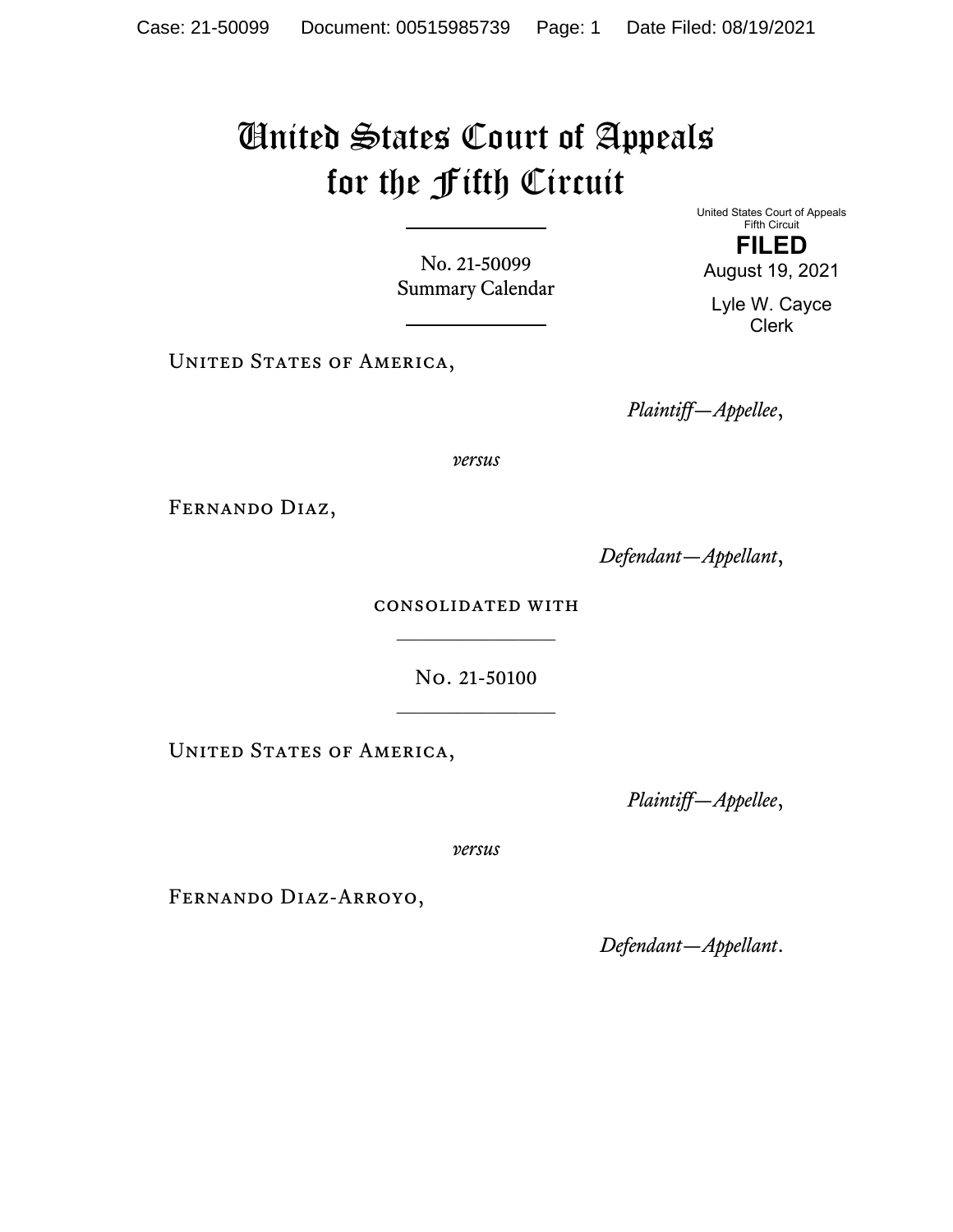No. 21-50099 c/w No. 21-50100

Appeals from the United States District Court for the Western District of Texas USDC No. 4:20-CR-343-1 USDC No. 4:20-CR-376-1

Before Wiener, Dennis, and Haynes, *Circuit Judges*.

Per Curiam:\*

Fernando Diaz-Arroyo appeals his conviction for illegal reentry after deportation and his within-guidelines sentence of 30 months of imprisonment and three years of supervised release.<sup>1</sup> He argues for the first time on appeal that 8 U.S.C. § 1326(b) is unconstitutional because it allows a sentence above the otherwise applicable statutory maximum based on facts that are neither alleged in the indictment nor found by a jury beyond a reasonable doubt. He concedes that this issue is foreclosed by *Almendarez-Torres v. United States*, 523 U.S. 224 (1998), but he seeks to preserve it for possible Supreme Court review. Agreeing that the issue is foreclosed, the Government has filed an unopposed motion for summary affirmance and, in the alternative, a motion for an extension of time to file a brief.

The parties are correct that Diaz-Arroyo's argument is foreclosed. *See United States v. Wallace*, 759 F.3d 486, 497 (5th Cir. 2014); *United States* 

<sup>\*</sup> Pursuant to 5TH CIRCUIT RULE 47.5, the court has determined that this opinion should not be published and is not precedent except under the limited circumstances set forth in 5TH CIRCUIT RULE 47.5.4.

<sup>&</sup>lt;sup>1</sup> Diaz-Arroyo also appeals from the district court's revocation of his term of supervised release for a prior conviction. He was sentenced to 11 months of imprisonment, to run consecutively to the sentence imposed in his illegal reentry case. Although the appeals were consolidated, Diaz-Arroyo has failed to brief and therefore abandoned any challenge to the revocation judgment. *See United States v. Still*, 102 F.3d 118, 122 n.7 (5th Cir. 1996).